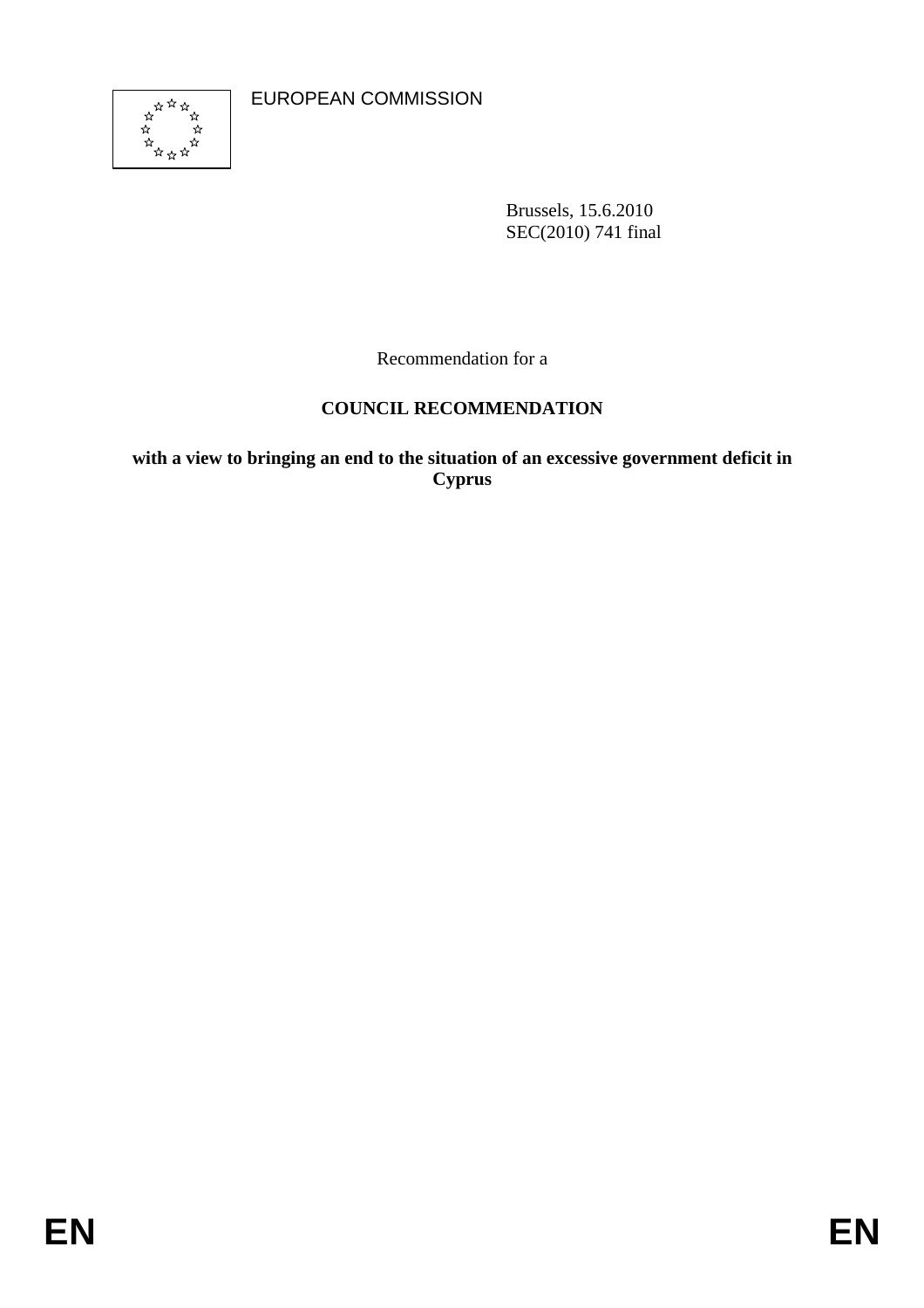### Recommendation for a

### **COUNCIL RECOMMENDATION**

## **with a view to bringing an end to the situation of an excessive government deficit in Cyprus**

### THE COUNCIL OF THE EUROPEAN UNION,

Having regard to the Treaty on the Functioning of the European Union, and in particular Article 126(7) thereof;

Having regard to the recommendation from the European Commission;

Whereas:

- (1) According to Article 126 of the Treaty Member States shall avoid excessive government deficits.
- (2) The Stability and Growth Pact is based on the objective of sound government finances as a means of strengthening the conditions for price stability and for strong sustainable growth conducive to employment creation.
- (3) The 2005 reform of the Stability and Growth Pact sought to strengthen its effectiveness and economic underpinnings as well as to safeguard the sustainability of the public finances in the long run. It aimed at ensuring that in particular the economic and budgetary background was taken into account fully in all steps in the EDP. In this way, the Stability and Growth Pact provides the framework supporting government policies for a prompt return to sound budgetary positions taking account of the economic situation.
- (4) The Council has decided on [13 July 2010], in accordance with Article 126(6) of the Treaty, that an excessive deficit exists in Cyprus.
- (5) In accordance with Article 126(7) of the Treaty and Article 3 of Council Regulation (EC) No 1467/97 on speeding up and clarifying the implementation of the excessive deficit procedure<sup>1</sup> (which is part of the Stability and Growth Pact), the Council is also required to make recommendations to the Member State concerned with a view to bringing the situation of excessive deficit to an end within a given period. The recommendation has to establish a deadline of six months at the most for effective action to be taken by the Member State concerned to correct the excessive deficit as well as a deadline for the correction of the excessive deficit, which should be completed in the year following its identification unless there are special circumstances. In deciding whether special circumstances exist, "relevant factors" as clarified in Article 2(3) of Regulation (EC) No 1467/97 should be taken into account.

OJ L 209, 2.8.1997, p. 6.

1 1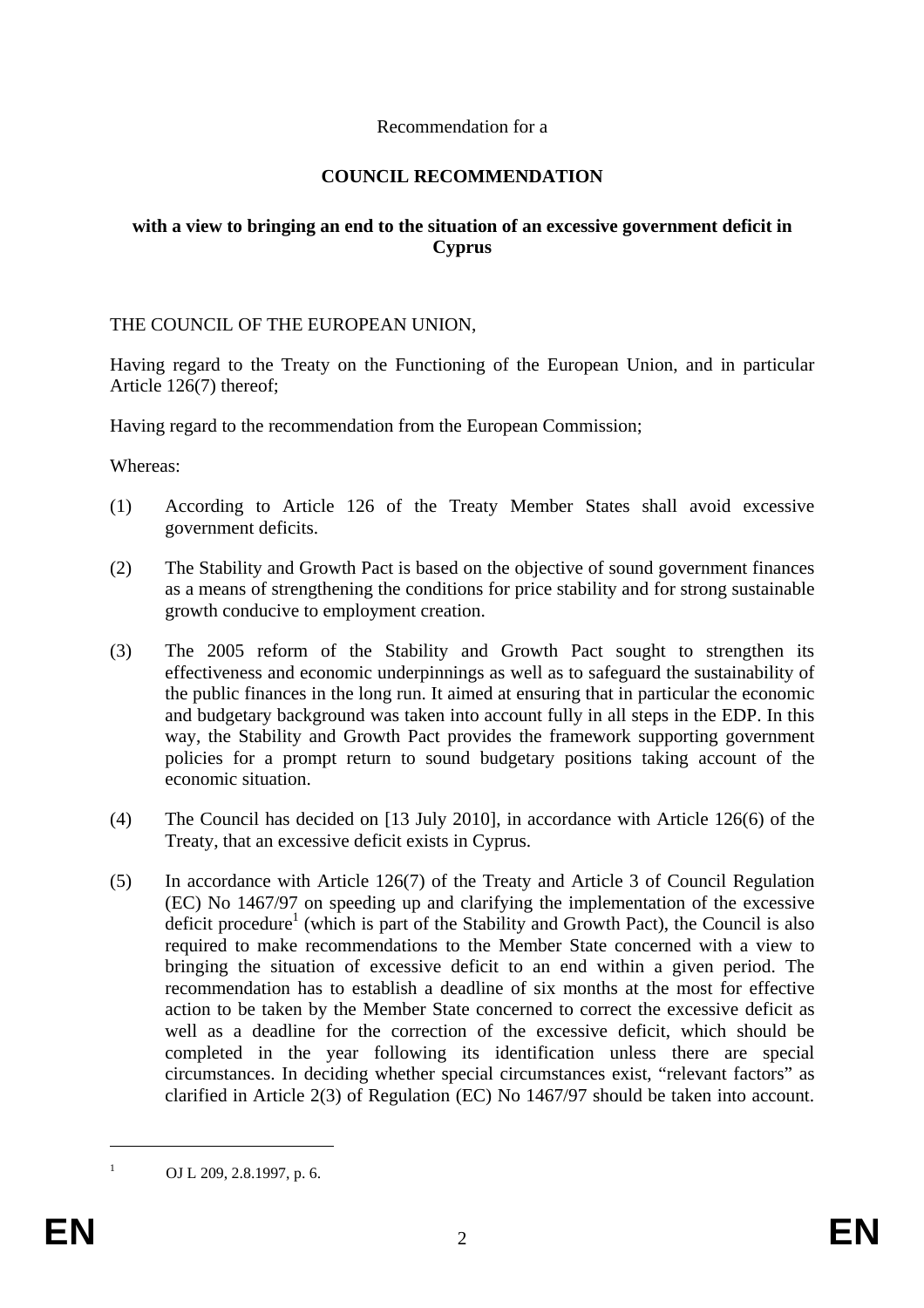Furthermore, in a recommendation to correct an excessive deficit the Council should request the achievement of a minimum annual improvement in the structural balance, i.e. the cyclically-adjusted balance excluding one-off and other temporary measures, of 0.5% of GDP as a benchmark.

- (6) Special circumstances, which are relevant for the greater flexibility in the application of the EDP introduced with the 2005 reform of the Stability and Growth Pact, are deemed to exist in the case of Cyprus. In 2009, for the first time in 35 years, economic activity contracted. The recession reflected a significant fall in domestic demand and an adverse external environment. In particular, high household indebtedness together with tighter lending conditions, a worsening labour market outlook and negative confidence effects led to a decline in private consumption. In parallel, investment recorded a strong correction, amidst a fall in foreign demand for housing, low capacity utilisation and restructuring of corporate balance sheets. Moreover, exports of goods and services, especially tourism, plummeted as a consequence of the financial crisis and the global slowdown, in particular the much lower growth prospects of the main trading partners (United Kingdom, Euro Area, Russia). The deficit in 2009 is a consequence of both the economic downturn and the stimulus measures taken in line with the EERP by the Cypriot authorities. The existence of special circumstances authorises the Council to allow the correction of the excessive deficit in a mediumterm framework.
- (7) In the years prior to the crisis and in a context of good economic times, supported by an asset boom and buoyant tax receipts, Cyprus was able to build up budgetary surpluses and reduced its gross debt ratio to 48.4% of GDP in 2008 (from 70.2% in 2004). In 2009, however, the economic crisis weighed heavily on public finances. As a result, the budget balance plunged from a surplus of 0.9% of GDP in 2008 to a deficit of 6.1% of GDP in 2009. This was also the result of a number of discretionary measures in response to the economic downturn (in line with the EERP) and of rather large composition effects on account of a much less tax-rich GDP growth pattern. The deficit is projected to widen further to 6.2% of GDP in 2010 according to the March 2010 EDP notification presented by the Ministry of Finance. However, the budgetary projections of the Commission services' spring 2010 forecasts indicate that the budgetary deficit would reach about 7% of GDP in 2010. Potential extra-budgetary measures still under discussion with uncertain or no information on their modalities and timing of implementation, were not incorporated.
- (8) Considering the special circumstances and the EERP framework, an average annual fiscal effort is recommended. The fiscal effort should take into account all factors relevant for achieving the fiscal policy objectives, starting with the level of the general government deficit and gross debt as well as other indicators, such as the current account position, the level of contingent liabilities of the financial sector, interest payments, risk premia and the expected change in age-related expenditure in the medium term. In calculating the average annual fiscal effort, the 2011 deficit in the Commission services' spring 2010 forecast is taken as the starting point. The total fiscal effort needed to reach the nominal deficit target of 3% by the deadline is then calculated by assuming a gradual closure of the output gap by 2015.
- (9) Against this background, it is appropriate to consider the correction of the excessive deficit in a medium-term framework with a deadline for the correction of 2012. In particular, in view of the high external and domestic imbalances, a credible and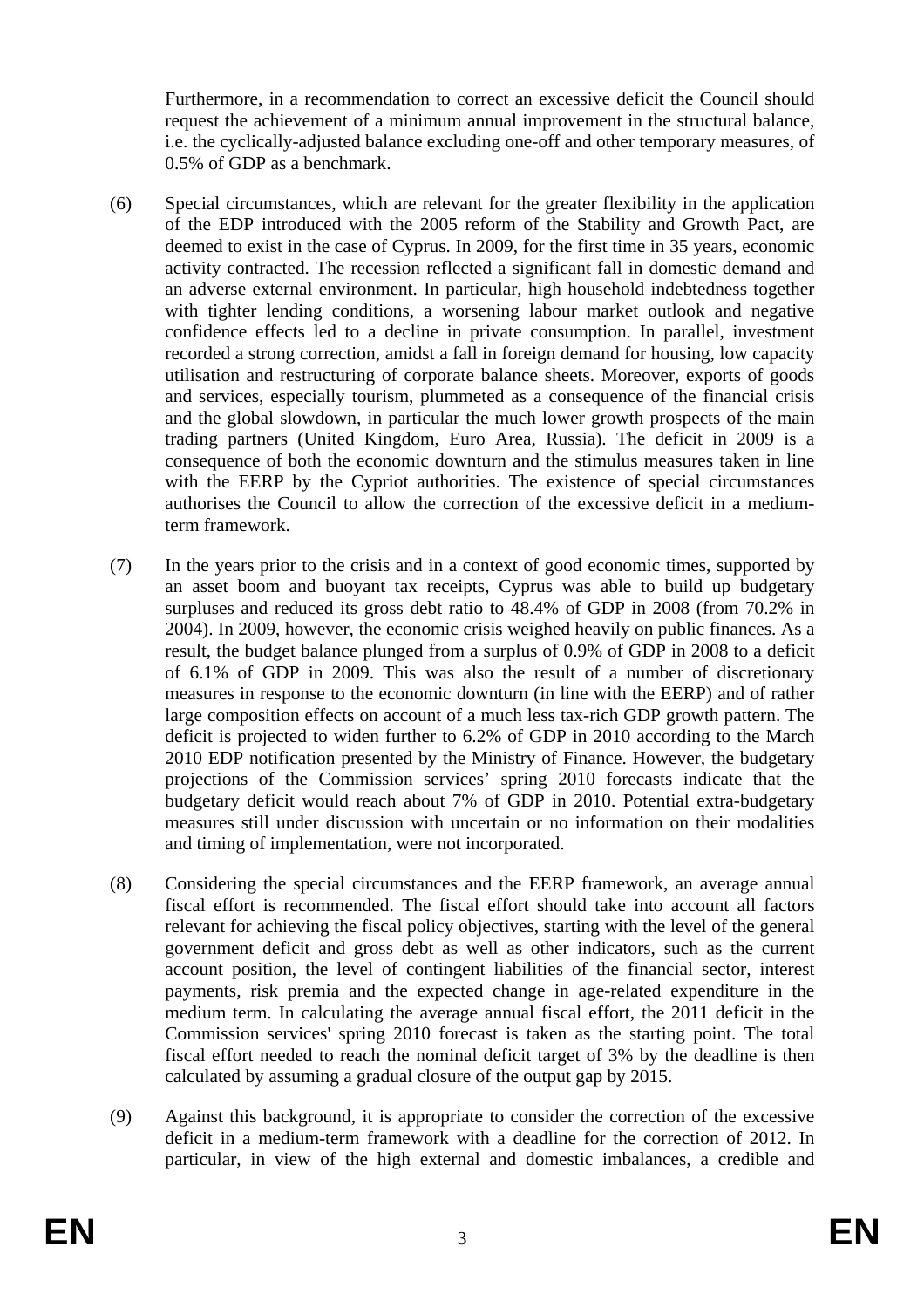sustainable adjustment path would require Cypriot authorities to strengthen the fiscal strategy in 2010 with measures to control current expenditure, to reduce the deficit to below 6% of GDP in 2010, and take timely action to define an expenditure-driven consolidation strategy. To this effect, the Cypriot authorities should ensure an average annual fiscal effort of 1¾% of GDP over the period 2010-2012; specify the measures that are necessary to achieve the correction of the excessive deficit by 2012, cyclical conditions permitting, and accelerate the reduction of the deficit if economic or budgetary conditions turn out better than currently expected. In its stability programme submitted to the Commission and the Council on 1 April 2010, Cyprus committed to reduce its deficit to 4.5% of GDP in 2011 and 3.4% of GDP in 2012. Therefore, the additional effort requested to Cyprus in this recommendation compared to the initial plan of the Cypriot authorities is considered to be doable and necessary. The budgetary consolidation should also contribute to bringing the government gross debt ratio back on a declining path that approaches the reference value at a satisfactory pace by restoring an adequate level of the primary surplus.

- (10) In the recent past, Cyprus' budgetary framework has been improved with the adoption of the Financial Management Accounting System (FIMAS). As from 2006, Cyprus also enacted the gradual adoption of a three-year medium term budgetary framework (MTBF) and as from 2007 it introduced a Programme and Performance Budgeting (PPB). Nevertheless, the new framework is still phasing in and is only foreseen to be fully in place in 2012. Therefore, its impact could become effective only in the medium-term. The new framework's timely implementation would be critical for a successful and lasting consolidation of public finances. The existing practice of adopting supplementary budgets during the course of the year has implied an increase in current expenditure beyond the intended reallocation of funds. Once the new budgeting framework is fully implemented, it is expected to end this practise and lead to a more effective and efficient budgeting process and contribute to containing expenditure by ministry according to the ceilings set. At the same time, the new budgeting process would set a sound basis for reallocating expenditure in favour of growth enhancing activities.
- (11) The long-term budgetary impact of ageing is significantly above the EU average, mainly as a result of a relatively high increase in pension expenditure as a share of GDP over the coming decades partly due to the fact that the pension scheme is still in a maturing phase. A pension reform introduced in April 2009 would slightly reduce the increase in pension expenditure and, more significantly, raise the social security contribution rates. The reform should improve the long-term balance of the pension system and reduce risks to sustainability, however without having an effect on the overall assessment. The budgetary position in 2009 compounds the budgetary impact of population ageing on the sustainability gap. Improving the primary balance over the medium term and implementing further measures aimed at curbing the substantial increase in age-related expenditure, especially pension and healthcare expenditure, would contribute to reducing the risks to the sustainability of public finances, which were assessed in the Commission 2009 Sustainability Report<sup>2</sup> as high.

1

<sup>2</sup> In the Council conclusions from 10 November 2009 on sustainability of public finances "the Council calls on Member States to focus attention to sustainability-oriented strategies in their upcoming stability and convergence programmes" and further "invites the Commission, together with the Economic Policy Committee and the Economic and Financial Committee, to further develop methodologies for assessing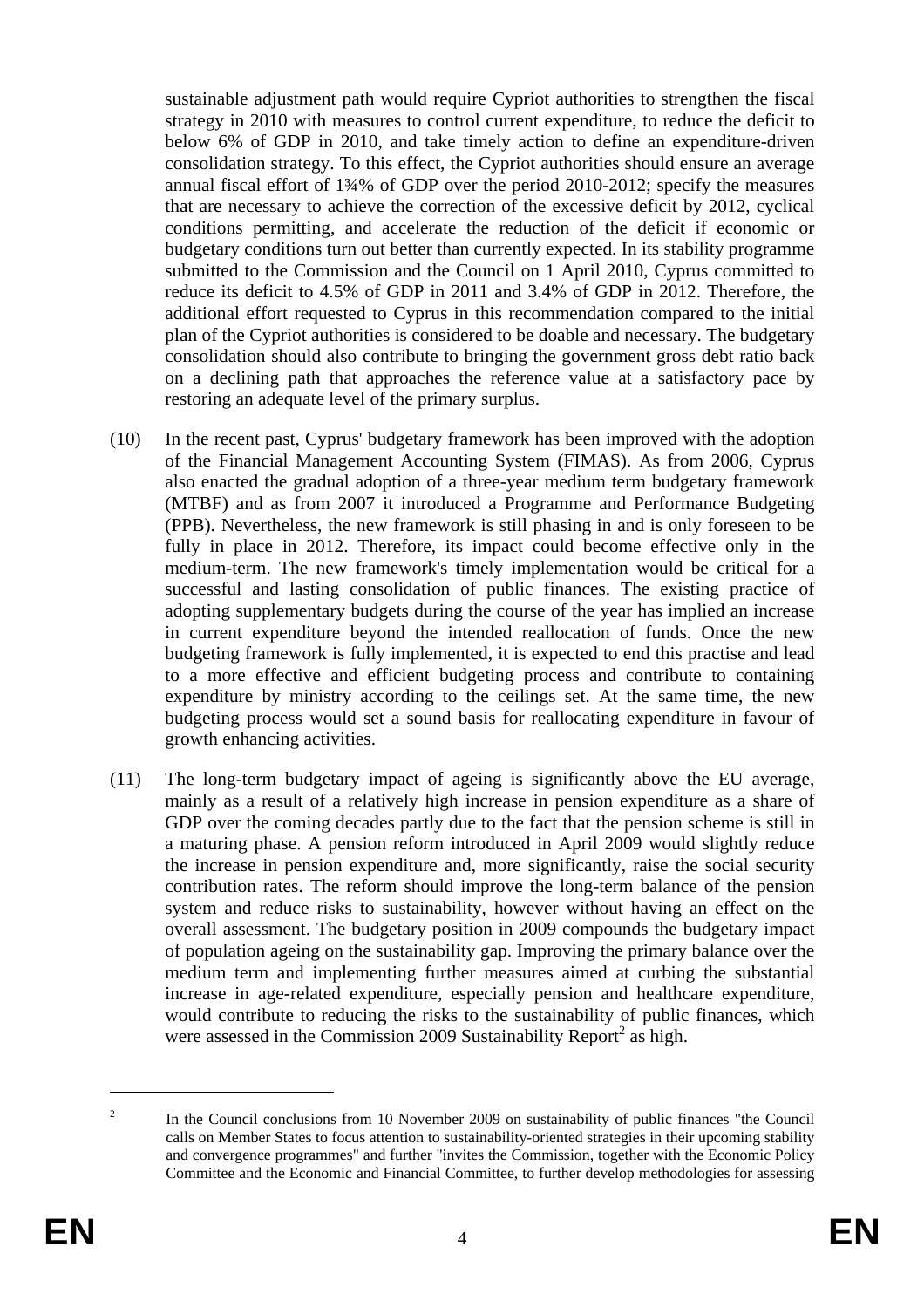- (12) According to data notified by the Cypriot authorities in April 2010, general government gross debt was 56.2% of GDP in 2009. This increase was mainly the result of the significant deterioration in the primary balance and debt-increasing "snowball" effects on the back of falling nominal GDP. Stock-flow adjustments also had a negative contribution to the debt level equivalent to about 1 percentage point of GDP, due to accumulation of government assets at the end of the year in order to meet debt maturity obligations arising early in January of 2010, as well as, differences between cash and accruals. For 2010, Cyprus notified a planned debt of 62% of GDP, thus exceeding the 60% of GDP Treaty reference value (the April 2010 stability programme plans a slightly lower figure (61%) and foresees a further increase to 63.2% of GDP in 2011). In view of the downward risks to the macroeconomic scenario and the budgetary targets, the evolution of the debt ratio may be less favourable than planned. The Commission services spring 2010 forecast projects debt to rise further to 62.3% of GDP in 2010 and 67.6% in 2011, on the back of a deteriorated primary balance.
- (13) Enhanced surveillance under the EDP will require regular and timely monitoring of the progress made in the implementation of the fiscal consolidation strategy. In this context, a separate chapter in the forthcoming updates of the Cypriot stability programme could usefully be devoted to this issue.
- (14) In general, in the view of the Council, budgetary consolidation measures should secure a lasting improvement in the general government balance, while being geared towards enhancing the quality of the public finances and reinforcing the growth potential of the economy.

### HAS ADOPTED THIS RECOMMENDATION:

- (1) Recognising that Cyprus' budgetary position in 2009 resulted from measures amounting to about 1½% of GDP in 2009, which is an adequate response to the downturn and were in line with the European Economic Recovery Plan, as well as from the free play of automatic stabilisers, Cyprus' authorities should put an end to the present excessive deficit situation as rapidly as possible and at the latest by 2012.
- (2) The Cypriot authorities should bring the general government deficit below 3% of GDP in a credible and sustainable manner by taking action in a medium-term framework. Specifically, to this end, the Cypriot authorities should:
	- (a) take necessary measures to reduce the 2010 deficit to below 6% of GDP and define an expenditure-driven consolidation strategy, in order to bring the deficit below the reference value by 2012;
	- (b) to this end ensure an average annual fiscal effort of at least 1¾% of GDP over the period 2010-2012, which should also contribute to bringing the government gross debt ratio back on a declining path that approaches the reference value at a satisfactory pace by restoring an adequate level of the primary surplus;

<u>.</u>

the long-term sustainability of public finances in time for the next Sustainability report", which is foreseen in 2012.